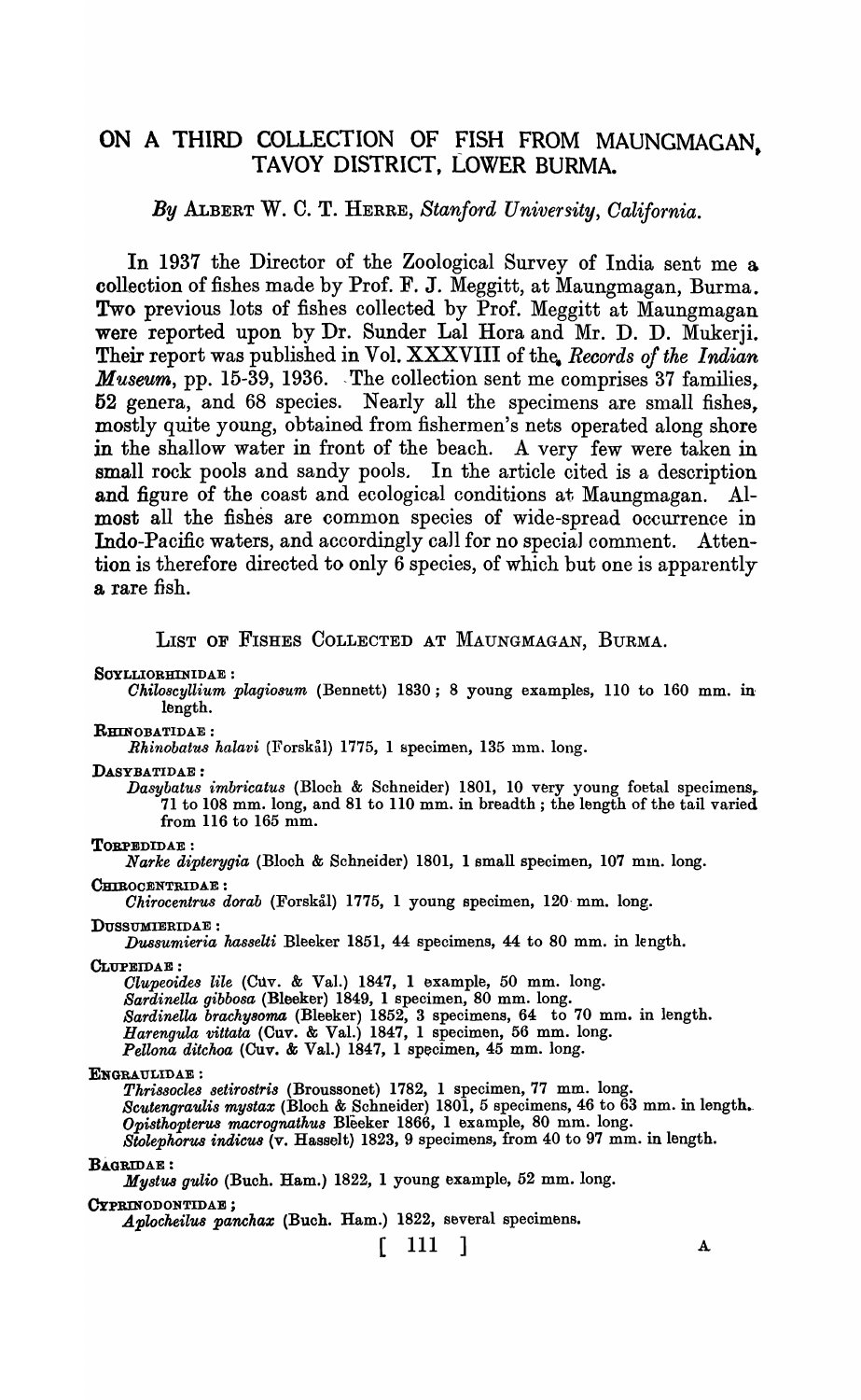#### BELONIDAE :

*Tylosu'I"Us leiurus* Bleeker 1851, 1 specimen, 335 mm. long.

#### HEMIRAMPHIDAE :

*Hemiramphu8 gaimardi* Cuv. & Val. 1846, 6 examples, 91 to 110 mm. in length. *Hemiramphus melanurus* Cuv. & Val. 1846, 2 specimens, 108 and 150 mm. in length.

#### ATHERINIDAE:

*Atherina duodecimalis* Cuv. & Val. 1835, 1 specimen, 90 mm. long.

Atherina sp., probably *forskali* Rüppell 1835, 1 specimen, 45 mm. long, in bad condition.

#### MUGILIDAE:

Liza troscheli (Bleeker) 1858-59, 5 young specimens, 34 to 52 mm. in length.

*Liza vaigiensis* (Quoy & Gaimard) 1825, 15 very small to small examples, 11 to 53 mm. in length.

#### POLYNEMIDAE :

*Polydactylus sexfilis* (Cnv. & Val.) 1831, 8 yonng examples, 43 to 65 mm. in length.

#### PAMPIDAE:

*Pampus argenteus* (L.) 1788, 4 specimens, 40 to 70 mm. in length.

#### ,CARANGIDAE :

M *egalaspis cordyla* (L.) 1758, 4 small specimens, 49 to 54 mm. in length. *Atule* djedaba"(Forskal) 1775, 30 specimens from 53 to 102 mm. in length. *Atule* kaUa (Cnv. & Val.) 1833, 16 examples, 45 to 61 mm. in length . *.()aranx malabaricus* (Bl. & Schn.) 1801, 5 specimens, 59 to 70 mm. in 1ength. *Oaranx sexjasciatus* (Quoy & Gaimard) 1825, 1 small example, 54 mm. long. *Atropus atropus* (Bl. & Schn.) 1801, 1 specimen, 85 mm. long. *Scomberoides lysan* (Forskal) 1775, 1 example, 150 mm. long. *Scomberoides tala* (Cuv. & Val.) 1831, 12 specimens, 47 to 82 mm. in length. *Scomberoides tol* (Cuv. & Val.) 1831, 1 specimen, 87 mm. long.

#### LAOTARIIDAE :

Lactarius lactarius (Bl. & Schn.) 1801, 30 young specimens, 42 to 82 mm. in length.

# LEIOGNATHIDAE:

Leiognathus brevirostris (Cuv. & Val.) 1835, 9 examples, 34 to 68 mm. in length: seales in the lateral line vary from 56 to 62. *Leiognath'lt8 equulus* (ForsksJ) 1775, 120 specimens, 22 to 42 mm. in length.

Leiognathus insidiator (Bloch) 1787, 3 specimens, 27 to 30 mm. in length.

*Leiognatkus splendens* (Cuvier) 1829, 1 specimen, 40 mm. long.

Gazza minuta (Bloch) 1797, 22 examples, 25 to 56 mm. in length.

# GERRIDAE:

*Gerres lucidus* (Cuv. & Val.) 1830, 2 specimens, 55 and 63 mm. in length.

#### SERRANIDAE :

*Epinepkelus morrkua* (Cuv. & Val.) 1833, 1 juvenile specimen,30 mm. long seems to belong here.

#### -THERAPONIDAE:

*Therapon jarbua* (Forskal) 1775, 13 specimens, 38 to 89 mm. in length.

*Therapon tkeraps* Cuv. & Val. 1829, 2 specimens, 50 and 55 mm. long.

#### POMADASYIDAE :

*Pomadasys grunniens* (Bloch & Schneider) 1801, 3 specimens, 36 to 55 mm. in length.

# ,SOIAENIDAE :

*Johnius diacanthus* (Lac.) 1802, 1 very young specimen, 29 mm. long seems to be this species.

*Johniu8 dussumieri* (Cuv. & Val.) 1830, 6 specimens, 30 to 60 mm. in length.

*Sciaena dussumieri* (Cnv. & Val.) 1833, 8 examples, 52 to 74 mm. in length.

#### SILLAGINIDAE :

*Sillago ckondropus* Bleeker 1849, 5 speoimens, 96 to 113 mm. in length.

*Sillayo sihama* (Forskal) 1775, 33 specimens, 42 to 75 mm. in length.

#### MULLIDAE:

*Upeneus sulphureus* Cuv. & Val. 1829, 18 young specimens, 46 to 60 mm. in length. DREPANIDAE :

*Drepane longimana* (BI. & Schn.) 1801, 9 young examples, 34 to 65 mm. in length. SCATOPHAGIDAE :

*Scatophagus argus* (L.) 1766, 8 specimens, 42 to 94 mm. in length.

#### POMAOENTRIDAE :

Abudefduf septemfasciatus (Cuv. & Val.) 1830, 1 juvenile form only 18 mm. long.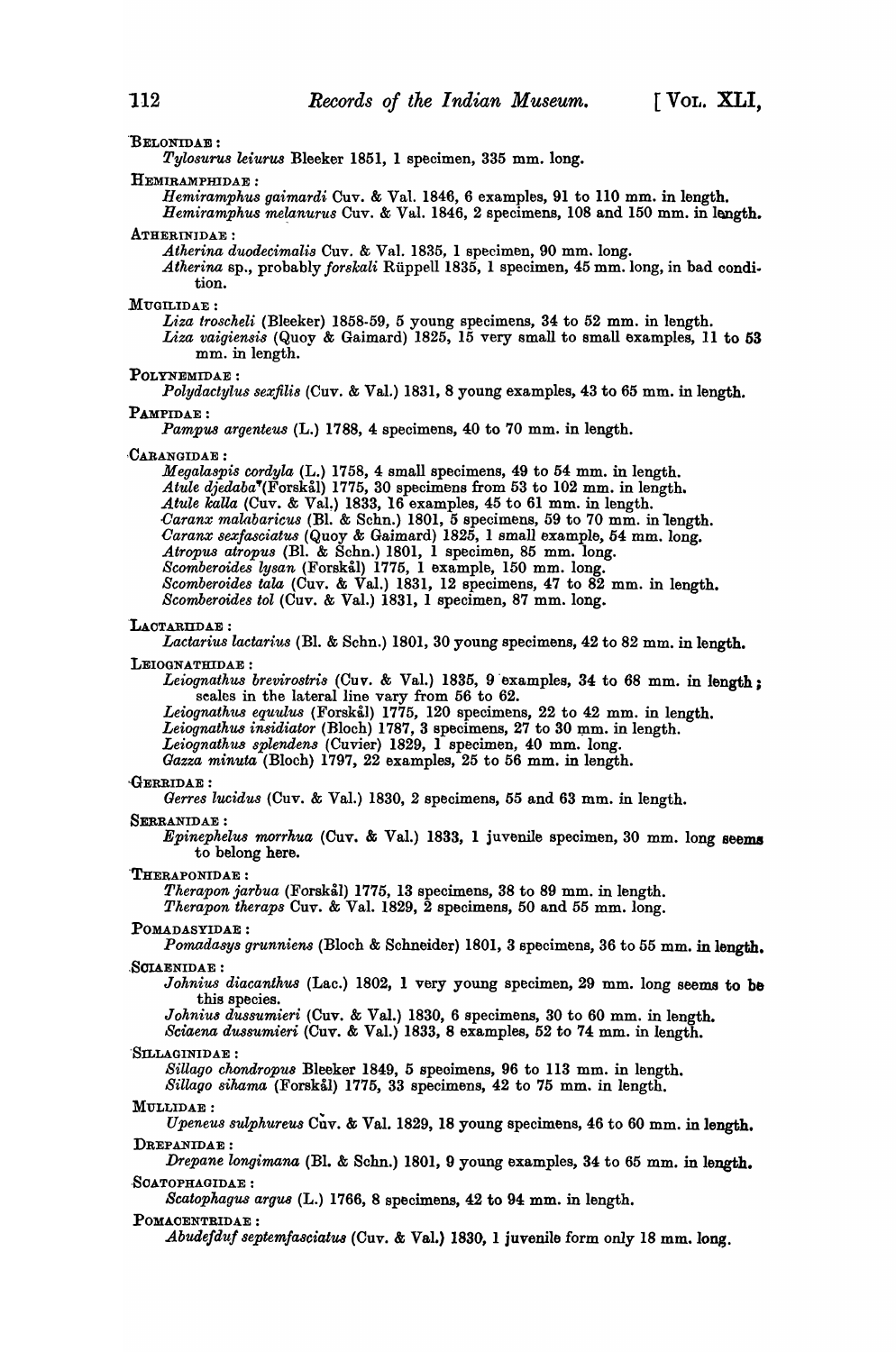LABRIDAE: *Halickoeres nigrescens* (BI. & Schn.) 1801, 1 young specimen, 40 mm. long. ECHENEIDAE : *Echeneis naucrates* (L.) 1758, 1 example, 245 mm. long. GOBIIDAE: Gobius ornatus Rüppell 1828, 3 specimens, 43 to 63 mm. long. *Bathygobius fuscus* (Rüppell) 1828, 119 specimens, 14 to 46 mm. in length. BLENNIIDAE: Salarias dussumieri Cuv. & Val. 1836, 4 specimens, 48 to 68 mm. in length. Petroscirtes punctatus (Cuv. & Val.) 1836, 21 specimens, 23 to 46 mm. in length. BOTHIDAE: *Pseudorhombus arsius* (Buch. Ham.) 1822, 1 specimen, 94 mm. long. *Pseudorkombus triocellatus* (Bl. & Schn.) 1801, 6 specimens, 35 to 72 mm. in length. CYNOGLOSSIDAE : *Paraplagusia blocki* (Bleeker) 1850, 9 specimens, 73 to 115 mm. in length. *Oynogl08SU8 macrolepidotus* (Bleeker) 1850, 1 specimen, 117 mm. long. TRIACANTHIDAE: *Triacantkus indicus* Regan, 4 specimens, 89 to 185 mm. in length. TETRAODONTIDAE : *Bpkeroides oblongus* (Bloch) 1786, 11 specimens, 34 to 90 mm. in length. *Spkeroides lunaris* (BI. & Schn.) 1801, 25 specimens, all small. The following fishes were taken from  $:$ *a. Sand pools:*  A *plocheilus panchax* (Buch. Ham.).

*Mystus gulio* (Buch. Ham.). *Liza troscheli* (Bleeker). *Liza vaigiensis* (Quoy & Gaimard).  $Sillago\;sihama$  (Forskal). *Bathygobius fuscus* (Riippell).

*b. Rock pools :* 

*H alichoeres nigrescens* (BI. & Schn.). *Gobius ornatus* Riippell. *Bathygobius juscus* (Ruppell). *Salarias dussttmieri* (Cuv. & Val.) *Petroscirtes punctatus* (Cuv. & Val.)

All the rest were obtained by fishermen's nets, from shallow water along shore.

# RHINOBATIDAE.

# **Rhinobatus halavi** (Forskal).

*1775. Raja halavi,* Forskal, *Descript. Anim.,* p. 19.

A young specimen 125 mm. long unquestionably belongs here. The short snout and long nostril separate it strongly from  $\tilde{R}$ . granulatus; from *R. cemiculus*, with which it is often confused, it is easily distinguished by the much greater distance of the origin of the first dorsal behind the base of the ventrals, a distance that is nearly twice that between the -two dorsals.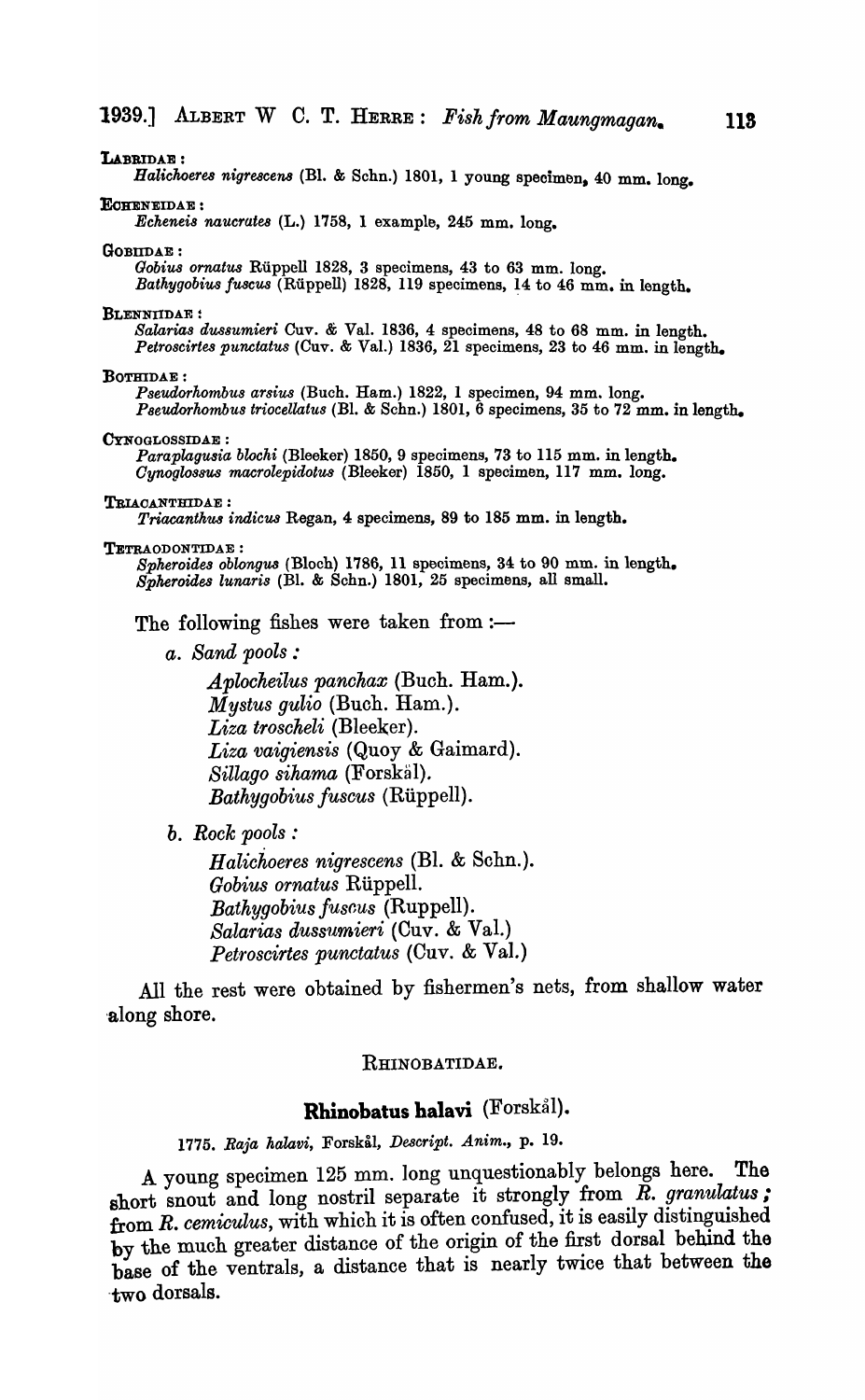# TORPEDIDAE.

# **Narke dipterygia** (Bloch & Schneider).

*1801. Raja dipterygia,* Bloch & Schneider, *Syst. Ichth.,* p. 359.

A single example of this electric ray, 107 mm. long, was secured by Prof. Meggitt. The single dorsal fin and broad, white edged ventrals· make this easily recongnizable at sight.

# SILLAGINIDAE.

### **Sillago chondropus** Bleeker.

*1849. Sillago chondropus,* Bleeker, *Verh. Bat. Genoots.* XXTI, p. 61. *1877. Sillago chondropus,* Bleeker, *Atlas Ichth. Ind. Neerl.* IX, pI. cccxxxix,.

fig. 2. *1931. Sillago chondropus,* Weber and De Beaufort, *Fishes Indo-Austr. Arch •.*  VI, p. 176, fig. 34.

1933. Sillago chondropus, Flower, Bull. U. S. Nat. Mus. XII, p. 430.

Dorsal XI| $1/20-22$ ; anal III/22-24; there are 69 to 70 scales in the lateral line, plus 10 or 12 more on the caudal; predorsal scales 33 to 35; scales in a transverse series, 5 above and 9 below the lateral line to the anal origin; 3 rows of ctenoid scales on the cheeks.

The depth is 6.5 to 6.66, the head  $3.66$  to  $3.75$ , the caudal  $5.33$  times in the length. The eye is 4·5 to 5 times in the head and twice in the snout, which is  $2.5$  times in the head. The ventral fin is very different from that of other species of *Sillago.* The somewhat thickened and cartilaginous spine is united with the very broad and much thickened cartilaginous first ray, which is more or less bony basally.

The colour in alcohol is very pale tan, or yellowish, the top of the head more or less dusky; the fins are all colorless. The iris has a yellow ring surrounding the black pupil.

5 specilnens, 96 to 112 mm. in length, were obtained from fishermen.

This unique and rare species, which reaches a length of about 250 mm., has hitherto been known only from 3 specimens from Java, one from Nias, and 5 from the Philippines. There is also a doubtful record from South Africa.

# DREPANIDAE.

# **Drepane Iongimana** (Bl. & Schn.).

1801. Chaetodon longimana, Bloch and Schneider, Syst. Ichth., p. 229.

- 1831. *Drepane I01lgimana,* Cuv. and Val., *Hisf. Nat. Poiss.* VII, p. 101.
- *1925. Drepane longimana,* Lele, *Journ. Asiat. Soc. Bengal (N. S.)* XX, p. 286, pI. xii, fig. 2.
- *1927. l)repane longimana,* Herre and l\Iontalban, *Phil. Journ. Sci.* XXXIV,.. p. 5, pI. i, fig. 2.

This drepane is represented by a series of 9 young examples, 34 to 65 mm. in length, and is evidently common in the shallow coastal waters of the Tavoy district. It is unfortunate that many recent writers have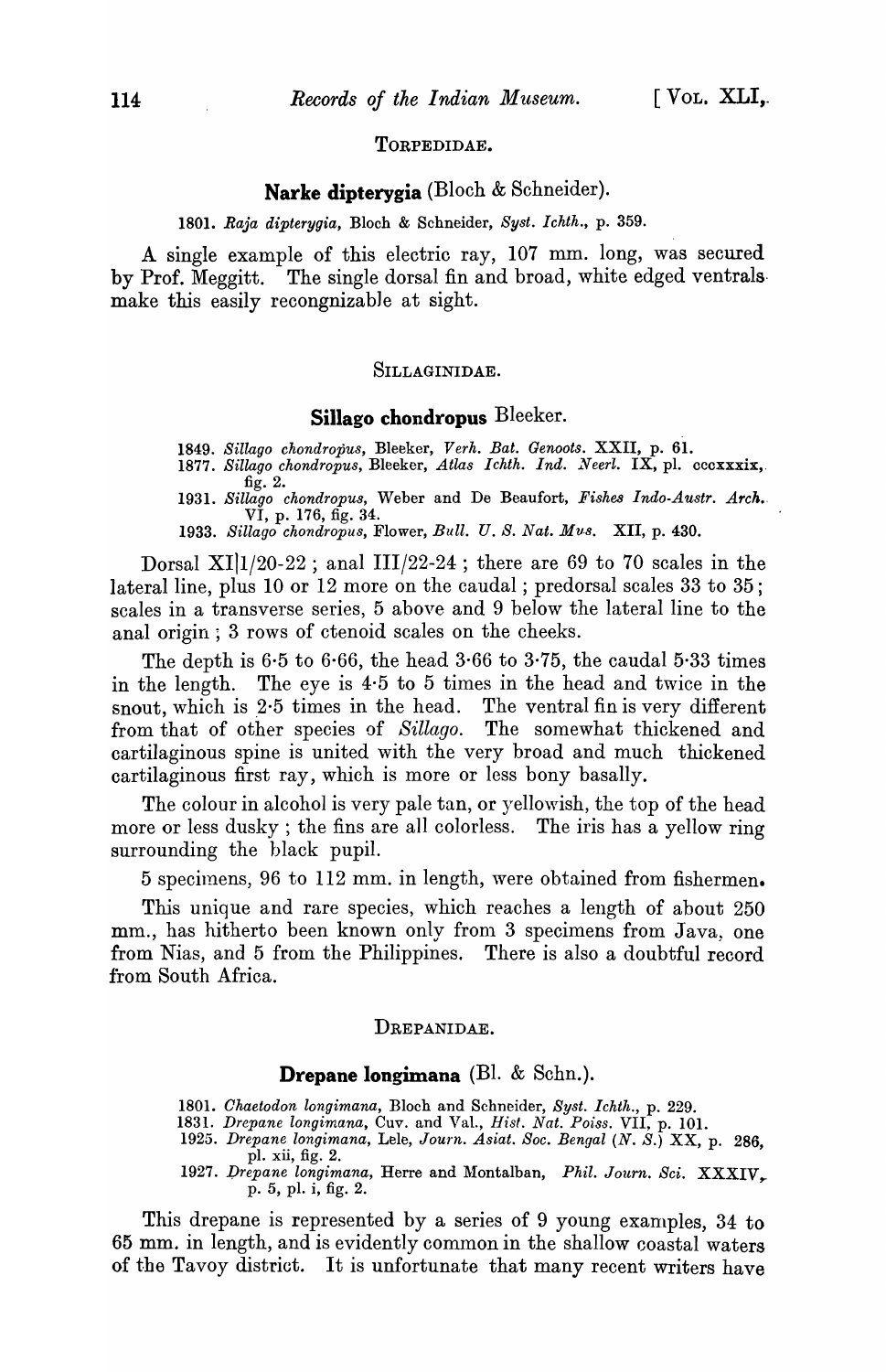overlooked the admirable paper by Lele, and continue to confuse D. *longimana* with *D. punctata*, in spite of their very marked and easily recognizable differences. Weber and De Beaufort did not examine the air bladder and its diverticula, or they would have observed several striking differences for themselves. Instead, they quote Cuvier and Valenciennes, to the effect that the air bladder is the same as in  $\overline{D}$ . *punctata*, and decide "this anatomical difference may be of an individual character."

I have kept both *Drepane longimana* and *Drepane punctata* in captivity, and can state that each retains its own distinctive colour marks throughout life; dissection of numerous specimens also shows that each kind has its own highly characteristic internal anatomy, which is a specific trait, and not a haphazard individual variability.

The colour in life is bright silvery, with a handsome purplish tinge on the sides, and a more or less evident golden lustre over all; 4 to 9 black cross bands descend from the back to the level of the pectoral; occasionally some may stop at the lateral line.

Preserved examples are yellowish brown to gray, with silvery reflections, the bands as in life; the fins may also be blackish on their outer part.

If we open a specimen we find the air bladder has about 15 pairs of intricately branched caeca on each side. Their character is well shown in Lele's figures. The long intestine is also much looped.

The commoner species, *Drepane punctata* (L.), has from 4 to 11 vertical rows of black spots down each side. The air bladder has but 2 pairs of caeca on each side, and the intestine is twisted into two knots, as well as being festooned in loops.

*Drepane longimana* occurs from the shores of Africa eastward to India and the Philippines, and southward to the coasts of tropical Australia.

# GOBIIDAE.

# Bathygobius fuscus (Riippell).

*1828. Gobius !U8CU8,* Riippell, *Atla8, Rei8e, Fische de8 Rothen M eeres,* p. 137. *1878. Gobius 80pO'l'ator,* Day, *Fi8hes India,* p. 294, pI. lxiii, fig. 7. *1927. Bathygobius !U8CU8,* Herre, *Gobies of the Philippines,* p. 113, pl. viii, fig. 2.

This is the commonest and most wide-spread of gobies, and is evidently very abundant at Maungmagan. 17 examples, 21 to 38 mm. in length, were taken from sand pools, and 102, from 14 to 46 mm. in length, were secured from rock pools. Among the last lot were 40 very pale specimens, without spots or marks on either fins or body. The amount of pigmentation varies greatly in this goby, specimens in shallow puddles with light-coloured sand or rock bottom, exposed to the full glare of the sun, being very pale. The species is recognizable by the more or less notched tongue, together with free upper pectoral rays, like fine threads of silk floss.